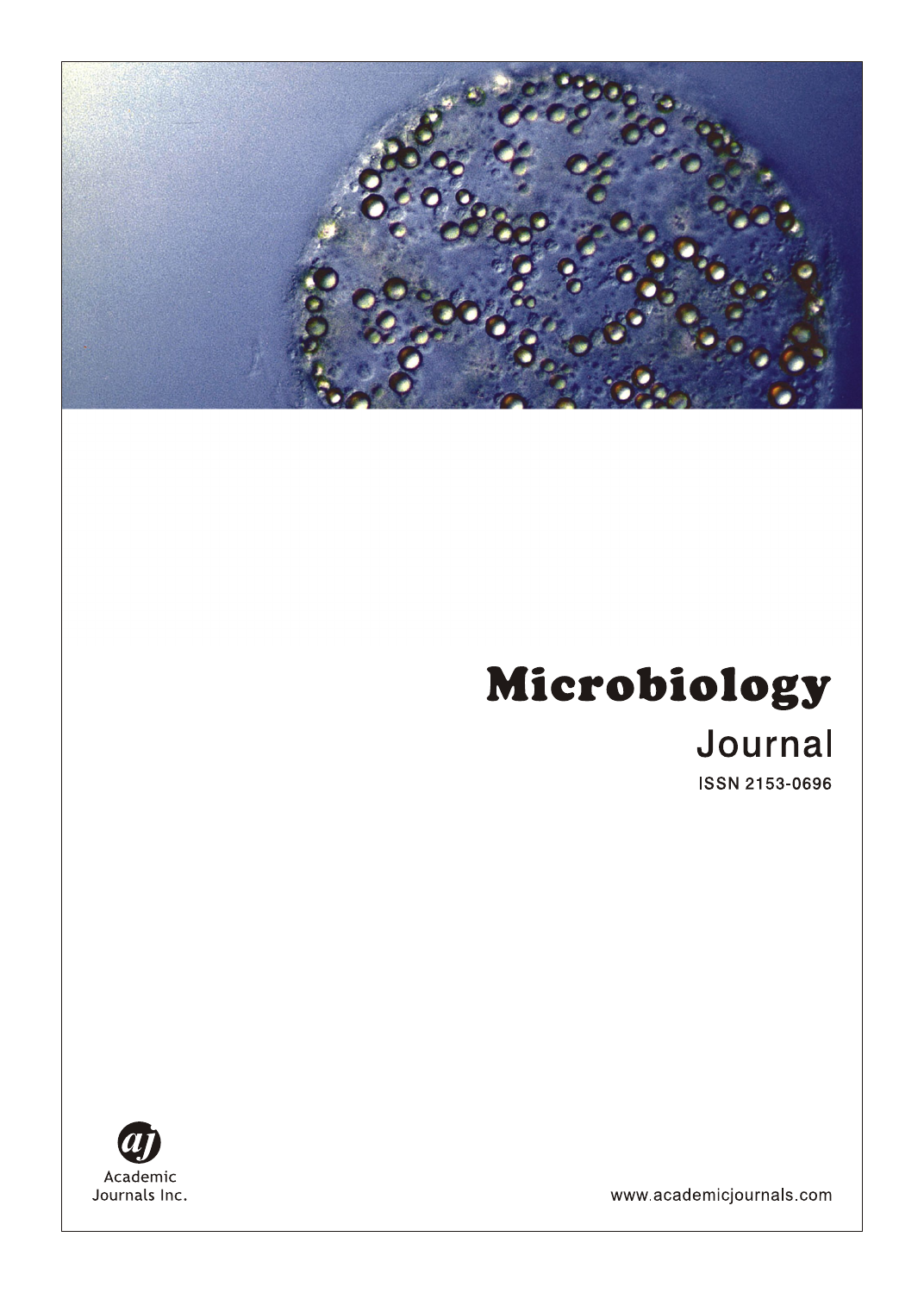#### **OPEN ACCESS Microbiology Journal**

ISSN 2153-0696 DOI: 10.3923/mj.2021.1.11



## **Research Article Optimization of Extracellular Polysaccharide Substances from Lactic Acid Bacteria Isolated from Fermented Dairy Products**

 $^{\rm 1}$ Racheal Oluwayemisi Fashogbon,  $^{\rm 2}$ Bukola Adebayo-Tayo and  $^{\rm 3}$ Jadesola Sanusi

<sup>1</sup>Department of Biological Sciences, Ajayi Crowther University, Oyo, Nigeria 2 Department of Microbiology, University of Ibadan, Oyo State, Nigeria  $^3$ Department of Biological Sciences, Crescent University, Abeokuta, Nigeria

### Abstract

Background and Objective: The extracellular polysaccharide secreted by Lactic Acid Bacteria (LAB) has been used in the food industry due to their viscosity, bio-thickening properties as well as immunomodulatory potentials. Due to the increase in the demand for EPS, there is a need to study the production of extracellular polysaccharides produced by Lactic Acid Bacteria (LAB) under different production conditions for optimum EPS production. Materials and Methods: Five EPS producing LAB isolated from fermented dairy products were collected from the culture collection Centre, maintained in De Ma, Rogosa and Sharpe (MRS) broth and the EPS producing LAB were molecularly characterized. Modified Exopolysaccharide Selection Medium (mESM) was used to produce the EPS. Results: The EPS producers were molecularly characterized as Lactobacillus tucetti FASHADFF2, Lactobacillus delbrueckii FASHADYG2, Weissella sp. FASHADFF1, Weissella sp. FASHADWR2 and Leuconostoc mesenteroides FASHADWR1. The EPS produced by the five LAB strains ranged from 109.11-185.02 mg L<sup>-1</sup>. About 35°C and pH 5 supported the highest EPS production by the isolates. Glucose, sucrose, yeast extract, alanine and folic acid supported the highest EPS production. Conclusion: This study demonstrated that all the five LAB strains were EPS producers and they were 99-100% molecularly related to the identified species of LAB. Optimizing the production of EPS by the LAB strains yields a higher amount of EPS.

Key words: Exopolysaccharide, lactic acid bacteria, production, optimization condition, molecular characterization, glucose, isolates

Citation: Fashogbon, R.O., B. Adebayo-Tayo and J. Sanusi, 2021. Optimization of extracellular polysaccharide substances from lactic acid bacteria isolated from fermented dairy products. Microbiol. J., 11: 1-11.

Corresponding Author: Racheal Oluwayemisi Fashogbon, Department of Biological Sciences, Ajayi Crowther University, Oyo, Nigeria

Copyright: © 2021 Racheal Oluwayemisi Fashogbon et al. This is an open access article distributed under the terms of the creative commons attribution License, which permits unrestricted use, distribution and reproduction in any medium, provided the original author and source are credited.

Competing Interest: The authors have declared that no competing interest exists.

Data Availability: All relevant data are within the paper and its supporting information files.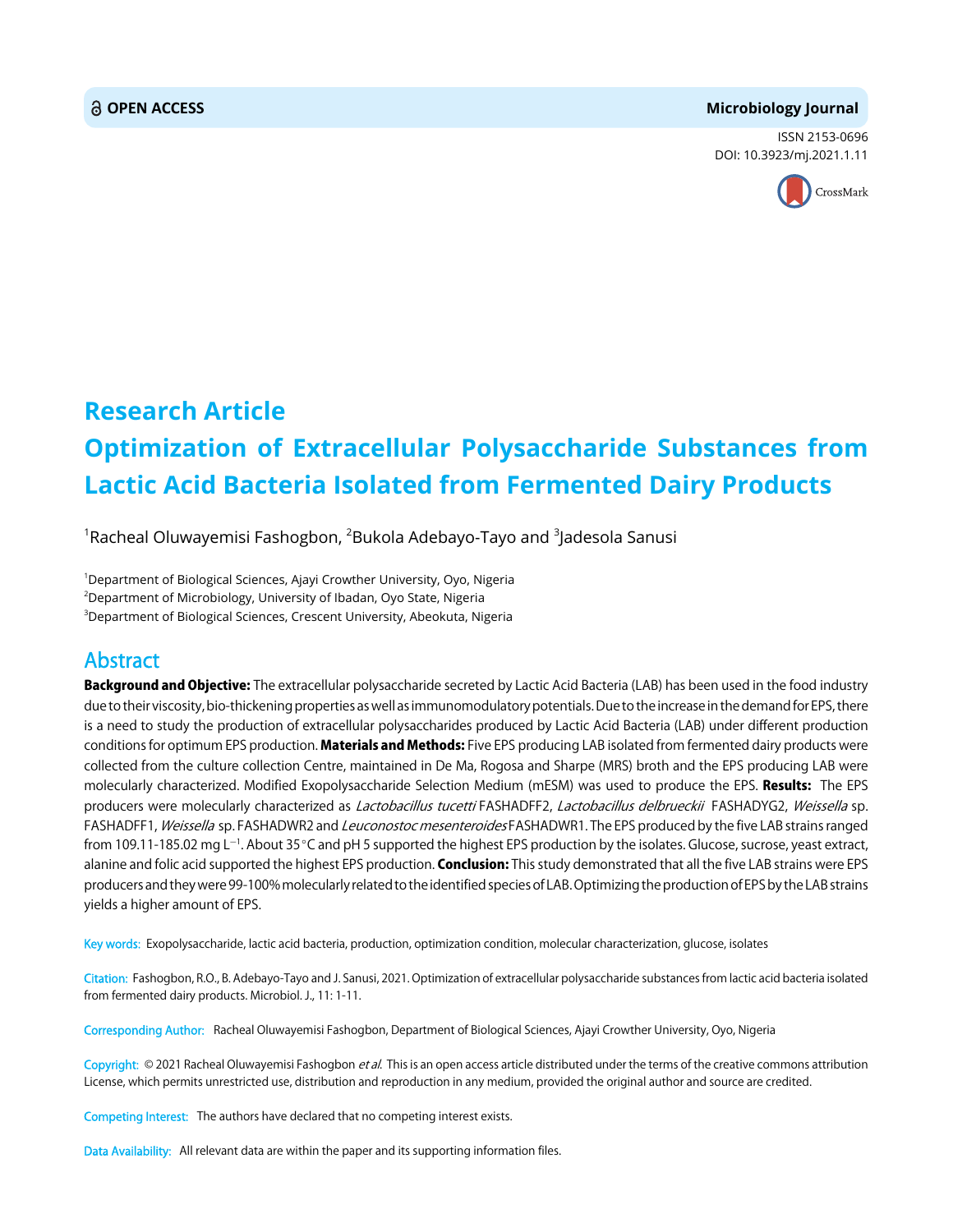#### INTRODUCTION

An increase in the demand for Bacteria Exopolysaccharide (EPS) produced by Lactic Acid Bacteria (LAB) has been greatly researched<sup>1,2</sup>. Exopolysaccharides (EPS) are long-chain polysaccharides with high molecular weight secreted by microbial cells consisting of non-carbohydrate substitutes such as acetate, pyruvates and phosphate<sup>3,4</sup>. Microbial EPS is mainly in two distinct forms depending on their locations. They could be capsular EPS which are cell-bound EPSs that closely adhere to the bacterial surface (cEPSs) or Free EPS which are EPSs that are released into the surrounding medium (fEPSs). However, the production of EPSs by LAB is often distinguished as ropy or non-ropy EPS. The ropy EPS is secreted into the surrounding medium while the non-ropy EPS remains or adhered to the cell surface creating a discrete covering<sup>5</sup>. Due to the costs, fluctuating prices of plant and algal gums as well as the increased demand for polymers of natural origin used in different industries, it has encouraged manufacturers to look industrially into the making of gums which are polysaccharides derived from microbial origin<sup>6</sup>. Microbial polysaccharides may be natural or semisynthetic polymers with different structures and they are manufactured via sugar fermentation by some microorganisms like lactic acid bacteria. EPS is a water-soluble polymer, thereby majorly used as a thickening, gelling and suspending agent due to their ability to dissolve, disperse or swell in water are mainly $7,8$ . LAB involved in food fermentation is considered as "generally recognized as safe" (GRAS) due to their widespread occurrence in food, ability to produce EPS in addition to their long-lived applications<sup>9,10</sup>. LAB enhanced shelf life, improved digestibility, pleasant sensory profile, improve the texture and flavor of food products. These properties are ensured through the production of certain useful metabolites which include organic acids, ethanol, aroma compounds bacteriocins, enzymes and exopolysaccharides<sup>11</sup>. Streptococcus, Lactococcus, Pediococcus, Lactobacillus, Leuconostoc and Weissella species are LAB strains that frequently produced EPSs12,13. Microbial EPS is known for its antioxidant potential with varied activity. The EPS produced by Weissella confusa also have immunomodulatory potential<sup>2</sup>. Optimization conditions such as the composition of the culture medium (carbon, nitrogen and cation sources), incubation time, pH, temperature, oxygen concentration, agitation made EPS released by LAB have a great effect in microbial polysaccharide production<sup>14,15</sup> thereby enhancing taste perception<sup>16,17</sup>. Optimization of the growth environment is a critical point for the largest EPS yield<sup>18</sup>. The amount as well as the EPS composition produced by LAB are strongly influenced

by culture medium and fermentation conditions<sup>19,20</sup>. An additional physiological benefit of EPS is that it enhances the colonization of probiotic bacteria because it can be retained in the gastrointestinal tract for a long period. The EPS released by LAB is being used in the food industries because of its emulsifying and bio-thickening potential. In recent times, it was discovered that there is a need to develop healthy foods and this development has posed lots of challenges in the food industry which resulted in a lot of research into the production of EPSs by LAB. The research work is therefore aimed at the production of EPS from LAB, molecularly characterize and determine the effect of physicochemical parameters on EPS produced by LAB strains.

#### MATERIALS AND METHODS

**Study area:** This study was carried out at the Department of Microbiology, Physiology Laboratory and the Research Central Laboratory, University of Ibadan, Oyo State from June, 2017- January, 2018.

Collection of cultures: Five EPS producing LAB isolated from fermented milk and yogurt were collected from the culture collection Centre of our previous work in the Microbial Physiology Unit, Department of the Microbiology University of Ibadan, Ibadan, Nigeria<sup>21</sup>. The LAB was maintained in De Man, Rogosa and Sharpe (MRS) broth (Difco)<sup>22</sup> and stored in a refrigerator at  $28^{\circ}$ C for three days.

#### Molecular characterization of EPS producing LAB strains

Genomic DNA extraction: In this study, an amplified segment of the 16S rDNA gene of each LAB isolate was sequenced and the sequences were compared to the strains in the National Centre for Biotechnology Information (NCBI) BLAST library. The five LAB isolates were subcultures on MRS agar and incubated at 30 $\degree$ C for 18 hrs. The DNA was extracted from the LAB isolates and purified using the DNA Extraction kit (Invisorb Spin) as instructed by the manufacturer<sup>23</sup>. The 18 hrs old LAB culture of each isolate were centrifuged at 10,000  $\times$ q for 10 min at 4°C. The twice with Dnase-free deionized water and re-suspended in 100 µL Chelex. The suspension was incubated for 20 min at 56°C, vortexed, boiled and freeze cycle for 5 min. Centrifugation was done at  $14,000 \times g$  for 5 min at 4°C. Total 20 μL Proteinase K (20 mg mL<sup>-1</sup>) (Thermo Scientific, USA) was inoculated into 80 µL of the supernatant and was incubated at  $65^{\circ}$ C for 60 min. The Cell debris was collected by centrifugation at 14,000 $\times$ g for 5 min at 4°C and the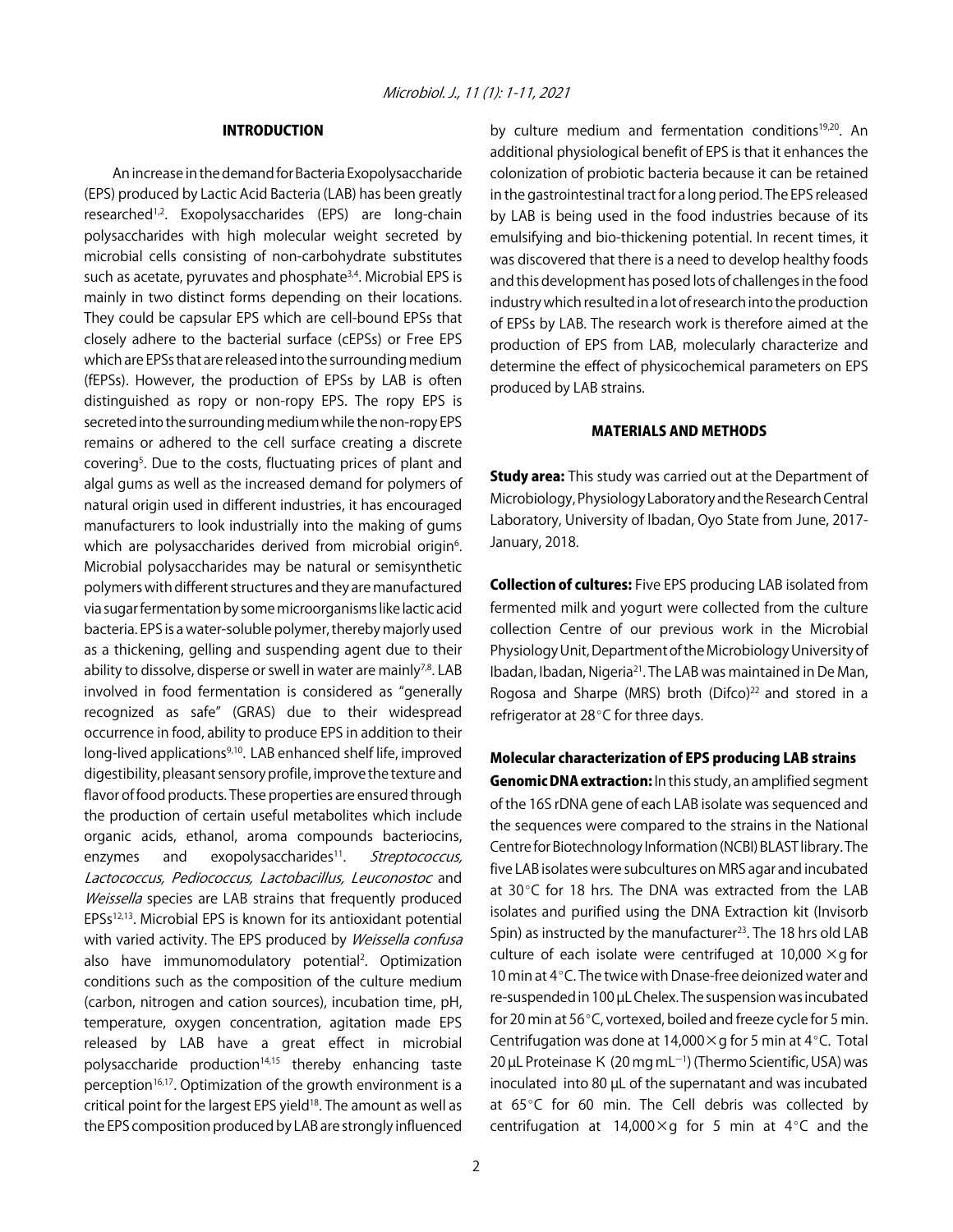supernatant was stored at  $-20^{\circ}$ C. A spectrophotometer (Shimadzu UV-1800, Japan) was used to measure the concentrated and pure extracted DNA24.

#### Molecular identification of LAB by sequencing of 16S rRNA

gene: Fragments of the 16S rRNA gene of LAB isolates were amplified distinctly using PCR and was performed in a thermal cycler (Bio-Rad Laboratories Inc., Hercules, USA). Each PCR contained 10 µM of each 27 F (5' AGAGTTTGATCCTGGCTCAG 3') and 1492 R (5' GGTTACCTTGTTACGACTT 3') universal primer (Lane, 1991), 1 µL of the extracted DNA, 2.5 mM of each dNTP, 1 µL taq™ DNA polymerase (Fermentas, St. Leon-Rot, Germany) with 5 µL PCR buffer. Cycling conditions were set at an initial denaturation at  $95^{\circ}$ C for 60 sec followed by 35 cycles of denaturation at 94°C for 60 sec, annealing at 50°C for 30 sec and primer elongation at  $72^{\circ}$ C for 60 sec and final elongation at 72°C for 5 min. Gel electrophoresis (3% Agarose gel, 1 µL loading dye with 5 µL PCR products and stained with ethidium bromide for gel documentation) was used to separate the amplicons of LABs. PCR yields were purified using Wizard® SV Gel and PCR Clean-Up System (Promega, Madison, WI, USA) and sequenced with universal primer 27 F. The nucleotide sequences were analyzed by BLAST algorithm packages (Biological sequence alignment editor for Win95/98/NT/XP/7).

Production of EPS: Modified Exopolysaccharide Selection Medium (mESM) was used to produce the EPS from the LAB<sup>22</sup>. Seed culture of the EPS producing LAB was prepared by transferring 0.5 mL of the stock frozen culture to 10 mL of MRS broth and incubated for 16 h at  $30^{\circ}$ C. The resulting culture was transferred (2% v/v) into Exopolysaccharide Selection Medium (mESM). The medium contains 5% skimmed milk (Oxoid), 0.35% yeast extract (Oxoid), 0.35% peptone (Difco) and 5% glucose (BDH) and incubated at 30 $\degree$ C for 16 hrs<sup>25,26</sup>. The fermentation medium was heated in a boiling water bath for 15 min. to inactivate enzymes and then cooled to room temperature. 250 µg of 80% (w/v) trichloroacetic acid was added to the medium and stored at  $4^{\circ}$ C to precipitate the protein. The cleared supernatant was obtained by centrifugation (Sigma 3-18 K centrifuge, Germany) at 15,000 g for 20 min at  $4^{\circ}$ C to remove cells and coagulated proteins. The EPS was precipitated from the supernatant with three volumes of old ethanol ( $4^{\circ}$ C, 100%) followed by overnight incubation at -20 $^{\circ}$ C. The resulting precipitate (EPS) was collected after centrifugation.

**Extraction and quantification of EPS:** The total sugar concentration was determined by using the phenol-sulfuric acid method. 0.1 mL of EPS samples were diluted in 2.0 mL of distilled water. 1.0 mL of 6% phenol and 5.0 mL of 95% (v/v) sulfuric acid was added to the solution. Absorbance was read at 490 nm. The concentration of EPS was determined in triplicate and 2.0 mL distilled water was used as blank. The EPS content of each sample was calculated by the standard curve. The glucose standard curve was prepared for the quantitative determination with some modifications<sup>27</sup>. The fermentation medium was centrifuged at 15,000  $\times$  g for 15 mins at 4 $\degree$ C. The EPS was precipitated at  $4^{\circ}$ C by the addition of 2 volumes of ethanol (100%). The resulting precipitate was collected after centrifugation (15,000 xg for 15 mins at  $4^{\circ}$ C). Total sugar was determined using the phenol-sulphuric acid method<sup>27</sup>.

#### Effect of physicochemical parameters on EPS production: To

increase the yield of EPS, the following media components and cultivation conditions were investigated<sup>28</sup>. The conditions include: cultivation temperature (15, 20, 25, 30, 35, 40 and 45 $\degree$ C), pH (3, 4, 5 and 6), carbon sources in the fermenting medium was replaced with glucose, sucrose, mannitol, lactose, maltose and fructose, nitrogen source was replaced with peptone, yeast extract, urea and sodium acetate, amino acid was substituted with alanine, lysine, tryptophan and valine while vitamins were replaced with riboflavin and folic acid. The supplemented medium was sterilized, inoculated and incubated for 24 hrs.

Statistical analysis: Results from the experimental design were statistically subjected to analysis of variance (ANOVA) using SPSS (version 11.0, Chicago, IL). Probability values ( $p \leq 0.05$ ) was considered significant to indicate the difference.

#### RESULTS AND DISCUSSION

Molecular characterization by gene sequencing: The results of the sequence similarity (%) by BLASTN in the GenBank of the NCBI are shown in Table 1. The 16S rRNA gene sequences obtained in this study exhibited 99-100% of sequences in NCBI. Genotypic identification of the LAB strains includes 2 strains of *Lactobacillus*, 2 strains of *Weissella* and one strain of Leuconostoc. Lactobacillus tucetti FASHADFF2 had 100% relatedness to Lactobacillus tucceti, Lactobacillus delbrueckii FASHADYG2, Weissella sp. FASHADFF1, Weissella sp. FASHADWR2 and Leuconostoc mesenteroides FASHADWR1 had 99 and 100% relatedness to *Lactobacillus delbrueckii*, Weissella confusa, Weissella koreensis and Leuconotoc mesenteroides. The molecular methods are important for bacterial identification. The molecular method is more reliable in identifying LAB by giving the precise and accurate strains of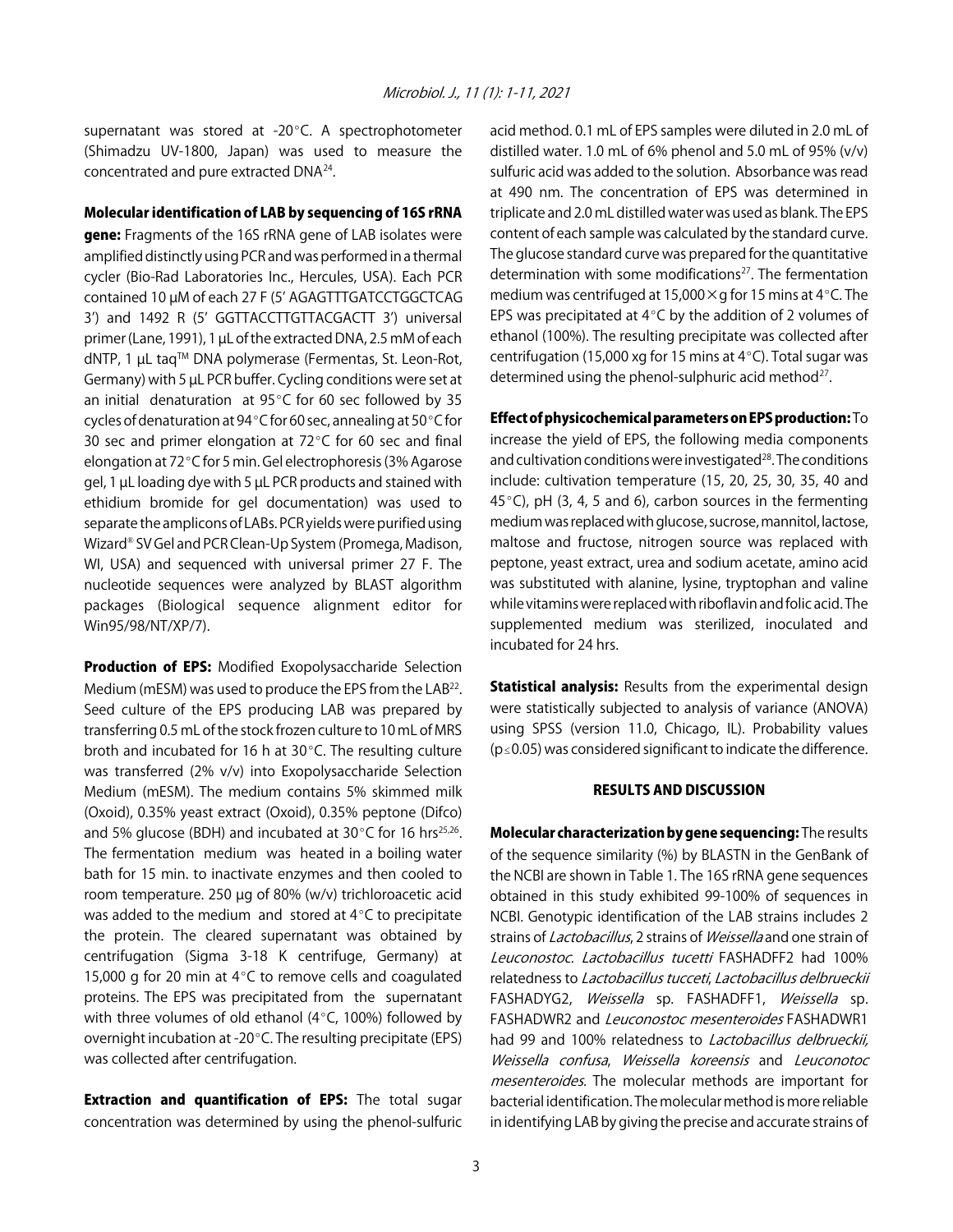microorganisms. Molecular methods have gained acceptance for accuracy and reliability for microbial identification to validate phenotypically determined taxa, it was however observed that they do not always correlate with phenotypic characterization<sup>29,30</sup>. Polymerase Chain Reaction (PCR) based methods is essential for specific classification and detection of lactic acid bacteria strains<sup>31</sup>. Blast search analysis using the whole 16S rRNA sequence resulted in identification above 90% level, which is close to the considered cut-off value indicating species identity<sup>32</sup>. Gene sequencing, BLAST searching at NCBI and submission to GenBank identified the five EPS producing LAB isolates as Weissella confusa FASHADFF1, Weissella koreensis FASHADFF2, Leuconostoc mesenteroides FASHADWR1, Lactobacillus tucceti FASHADFF2 and Lactobacillus delbrueckii FASHADYG2.

**Phylogenetic trees:** The phylogenetic trees of the isolated LAB strains based on 16S rDNA sequences (Neighbor-Joining Analysis of CLC bio software) are shown in Fig. 1(a-e).

Quantification of EPS produced by the LAB strains: The EPS production by the LAB strain is shown in Fig. 2. There was a significant difference (p<0.05) in EPS produced by all the LAB isolates. The EPS production of five (5) LAB strains (L. tucceti FASHADFF2, L. delbrueckii FASHADYG2, Weissella koreensis FASHADWR2, Weissella confusa FASHADFF1 and L. mesenteroides FASHADWR1) ranged from 109.11-185.02 mg L<sup>-1</sup>. *L. delbrueckii* FASHADYG2 had the highest amount of EPS (185.02 mg L $^{-1}$ ) production while the least EPS production was observed in Leuconostoc mesenteroides (109.11 mg L<sup>-1</sup>). This result is in support of the work of Mostefaoui *et al.*<sup>33</sup>, who observed that *Lactobacillus* strain had the highest EPS yield ranging from 60-740 mg  $L^{-1}$ . Laws and Marshall<sup>3</sup> obtained an EPS yield of 175 mg L<sup>-1</sup> produced by Lactobacillus delbrueckii subsp. bulgaricus LY03. However, Mozzi et al.<sup>12</sup> reported that Lactobacillus sakei 0-1 produced an EPS yield of 1375 mg  $L^{-1}$ .

Physicochemical parameters: The effect of temperature on EPS production by the selected LAB isolates is shown in Fig. 3. There was a significant increase in EPS production as the temperature increases to  $35^{\circ}$ C and then gradual reduction began to occur in the EPS yield. L. delbrueckki FASHADYG1 and W. confusa FASHADFF1 produced the highest quantity of EPS (1841 and 1816 mg L<sup>-1</sup>) at 35°C. *W. confusa* FASHADFF1, Leuconostoc mesenteroides FASHADWR1 and W. koreensis FASHADWR2 produced the least EPS (908, 807 and 741 mg  $L^{-1}$ ) at 35 $^{\circ}$ C. EPS yield reduced generally at  $40^{\circ}$ C. Temperature is a critical factor in the synthesis of

|       |                                                                 | able 1: Comparative taxonomy identification of LAB isolated in the study by sequencing of 165 rRNA coding gene according to the database |                  |                                           |                  |
|-------|-----------------------------------------------------------------|------------------------------------------------------------------------------------------------------------------------------------------|------------------|-------------------------------------------|------------------|
|       | solates code Phenotypic Identification Genotypic identification |                                                                                                                                          | Similarities (%) |                                           | Accession number |
|       | Neissella confuse                                               | Neissella confusa JCM 1093                                                                                                               |                  | Weissella confusa FASHADFF1               | AH790313         |
| TFF2  | actobacillus tucceti                                            | actobacillus tucceti strain CECT 5920                                                                                                    |                  | actobacillus tucceti <sup>FASHADFF2</sup> | 4H790316         |
| VIWR1 | euconostoc mesenteroides                                        | euconostoc mesenteroides srain ATCC8293                                                                                                  |                  | euconostoc mesenteroides FASHADWR1        | 4H790314         |
| VKWR2 | <i>Veissella koreensis</i>                                      | Veissella koreensis strain S-5623                                                                                                        |                  | Veissella koreensis FASHADWR2             | NH790312         |
| DYG2  | actobacillus delbrueckii                                        | actobacillus delbrueckii subsp. bulgaricus ATCC 11842                                                                                    |                  | actobacillus delbrueckii FASHADYG2        | AH790315         |
|       |                                                                 |                                                                                                                                          |                  |                                           |                  |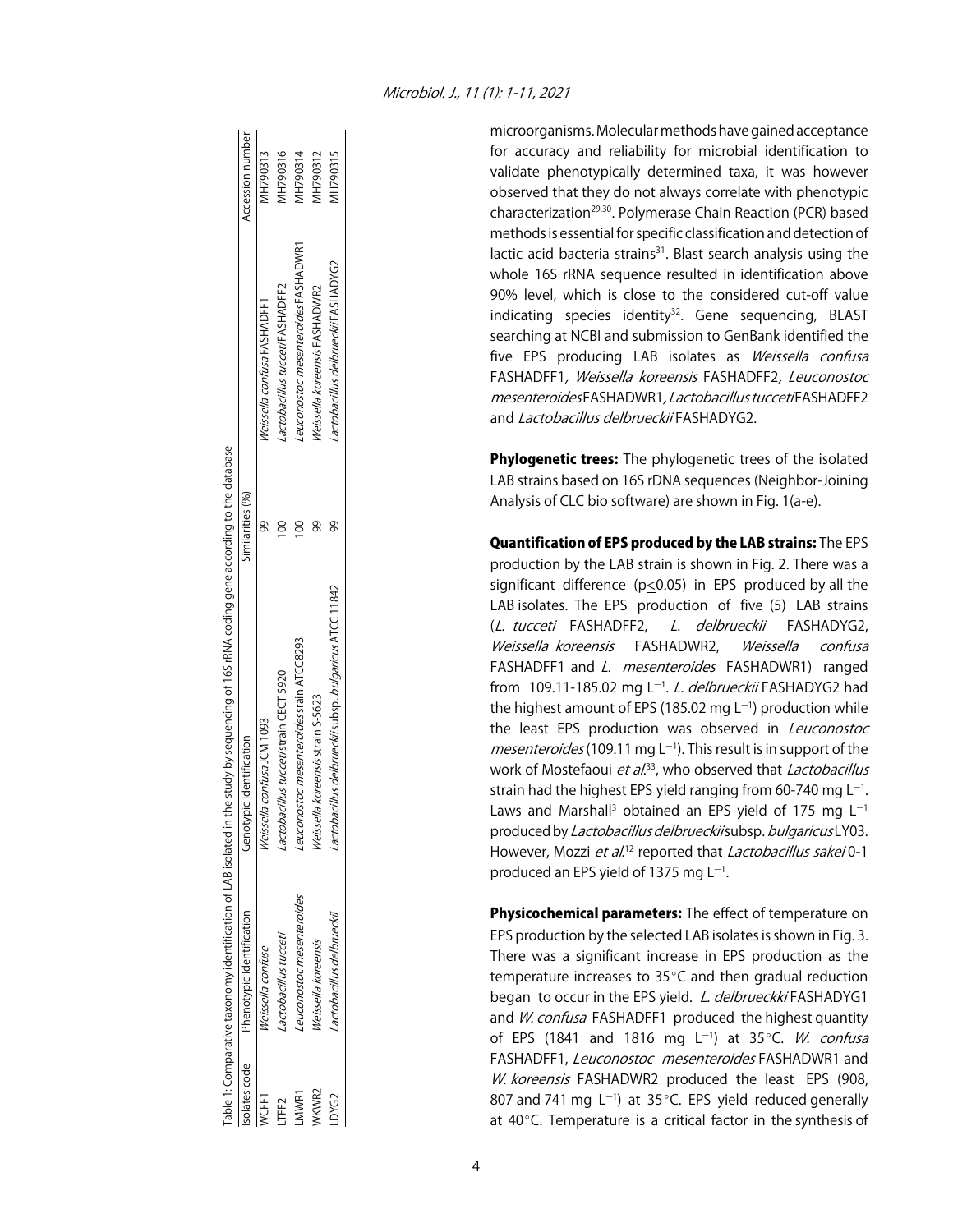#### Microbiol. J., 11 (1): 1-11, 2021



Fig. 1(a-e): Phylogenetic tree of different isolated LAB strains

(a) Leuconostoc mesenteroides FASHADWR2 (LMWR1), (b) Lactobacillus delbrueckiiFASHADYG2 (LDYG2), (c) Weissella koreensisFASHADWR2 (WKWR2), (d) Weissella confusa FASHADFF1 (WCFF1) and (e) Lactobacillus tucceti FASHADFF2 (LTFF2)

polysaccharides. The highest EPS production was recorded at 35°C by Lactobacillus delbrueckii FASHADYG2. This could be because the LAB isolates in this research work are mesophiles. Joshi and Koiji<sup>34</sup> reported that the maximum temperature for EPS production was at  $37^{\circ}$ C. This correlates with the research of Gamar *et al.*<sup>35</sup> where the optimal temperature for its growth was in the range of 30-37°C. Prasanna *et al*.<sup>36</sup> also observed that the highest production of polysaccharides occurred between 25-35°C. However, studies have shown that species of thermophilic LAB such as Streptococcus thermophilus LY03 and Lactobacillus delbrueckii have a better EPS production at 42°C and above 45°C, respectively<sup>37,3</sup>.

The effect of pH on EPS production by the LAB strains is shown in Fig. 4. W. confusa FASHADFF1, W. koreensis FASHADWR2 and Lactobacillus delbrueckii FASHADYG2 supported the highest EPS yield at pH 5. pH 6 also supported the best for EPS production (1369 mg  $L^{-1}$ ) by *W. confusa* FASHADFF1. However, Leuconostoc mesenteroides FASHADWR1 produces the least EPS at pH 5 and pH 6. Generally, Acidic pH leads to high EPS production until pH 5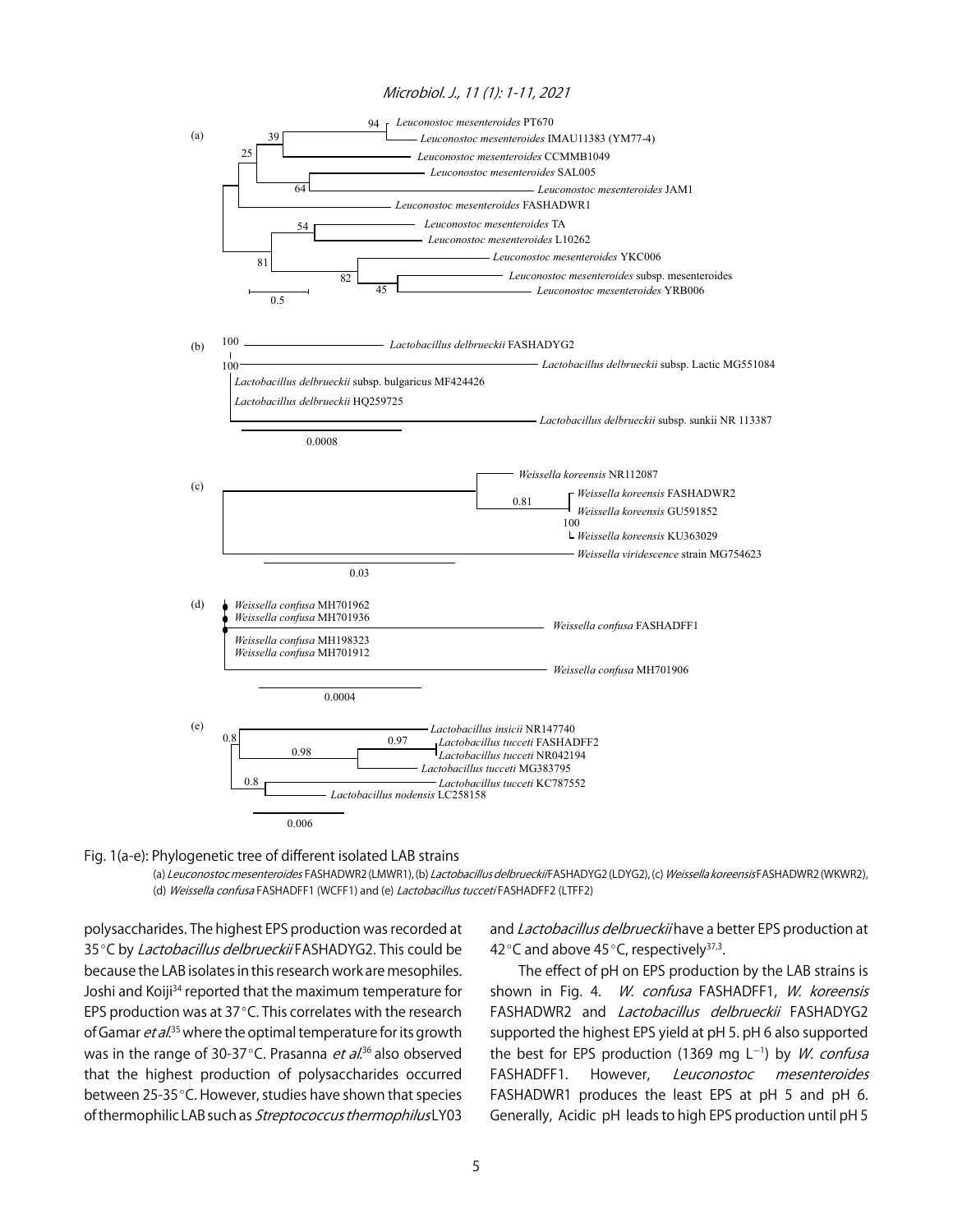

Fig. 2: Production of EPS by the LAB strains



Fig. 3: Effect of temperature on EPS production by the selected LAB strains



Fig. 4: Effect of pH on EPS production by the selected LAB strains

where there was a reduction. Reduction in pH during fermentation occurs due to the fermentative transformation of carbohydrates to lactic acid and acetic acid by the isolates. The ability of LAB to lower the pH of fermented food leads to a hindrance of food spoilage which brings about an increase in its shelf life. By lowering the pH and acid production (acetic, lactic and carbonic), LAB adds to the preservation of food by releasing a vast array of antimicrobial compounds and proteins<sup>38</sup>. Production of lactic acid by lactic bacteria strains reduces the pH and increases its acidity<sup>39</sup>.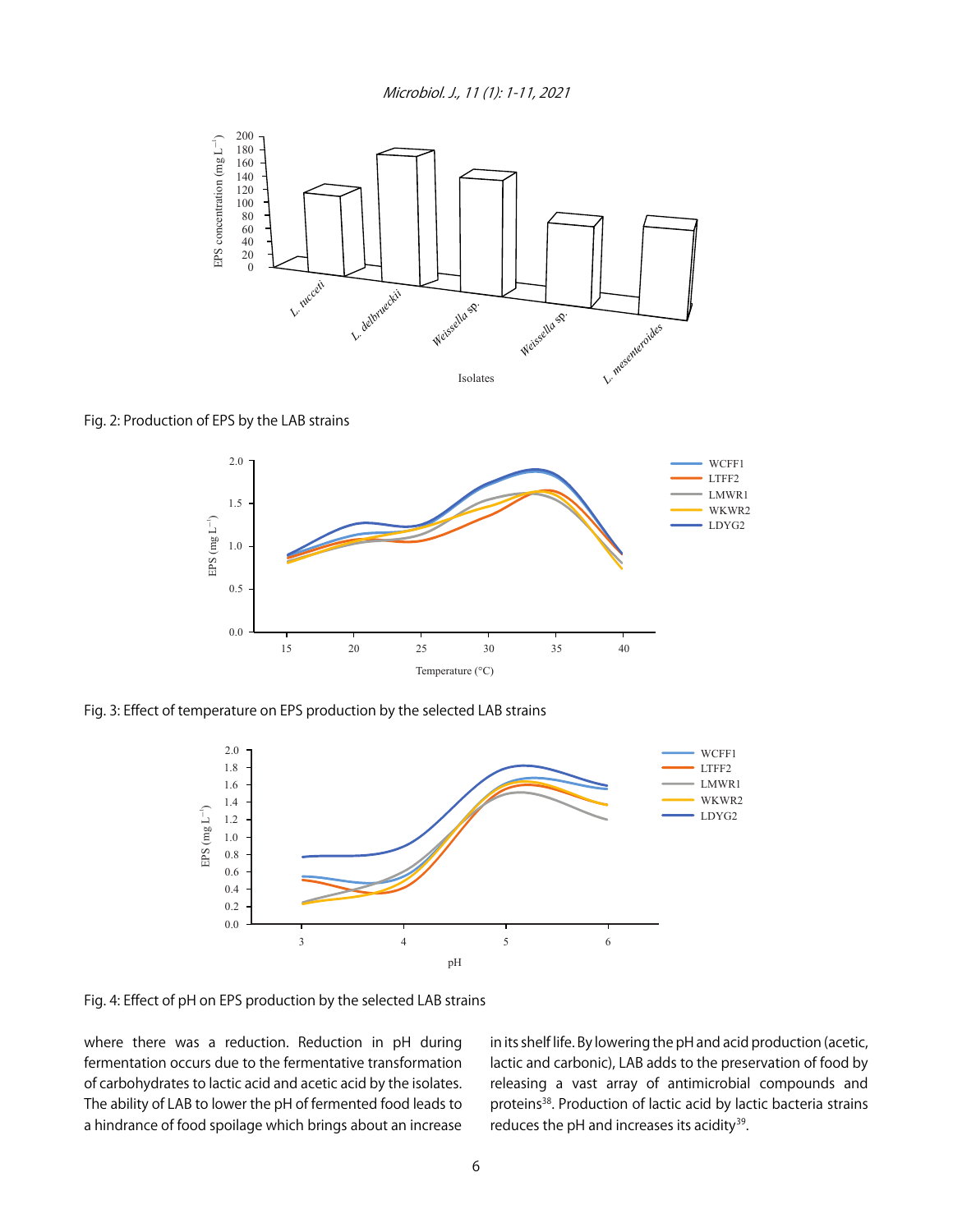Microbiol. J., 11 (1): 1-11, 2021







Fig. 6: Effect of Nitrogen sources on EPS production by the selected LAB strains

The effect of different carbon sources on EPS production by the selected LAB strains is shown in Fig. 5. Generally, W. confusa FASHADFF1 and L. delbrueckii FASHADYG2 utilizes glucose and sucrose (1684 and 1774 mg  $L^{-1}$ ) followed by lactose and fructose for high EPS yield. The least EPS production was observed when mannitol and maltose were used as carbon sources. Generally, Leu. mesenteroides FASHADWR1 (1004 mg L<sup>-1</sup>) and *Weissella koreensis* FASHADFF2 (1047 mg L<sup>-1</sup>) produced the least quantity of EPS. The highest EPS yield utilizing sucrose as a carbon source could be because sucrose is a disaccharide and it is broken down to glucose and fructose. LAB is also able to efficiently utilize sucrose and glucose than other sugars as an energy source or precursor for the EPS synthesis of this strain<sup>40</sup>. Carbon is required for growth and EPS production by bacteria. In this study, it was found that all the isolates metabolized all tested sugars. Aslim<sup>41</sup> and Lane<sup>42</sup> reported that LAB strains can utilize carbohydrate sugars, such as glucose, lactose, sucrose

and mannose as the carbon source for EPS production. Zotta et al.<sup>43</sup> reported that sucrose has to be one of the most suitable carbon sources for EPS production by LAB including Weissella sp.

The effect of nitrogen sources on EPS production by the LAB is shown in Fig. 6. W. confusa FASHADFF1, L. tucetti FASHADFF2, Leu. mesenteroides FASHADWR1, W. koreensis FASHADWR2 and L. delbrueckii FASHADYG2 had the highest EPS production (1897, 1725, 1765, 1717 and 1774 mg L<sup>-1</sup>) when yeast extract was used as a nitrogen source. The least EPS (856, 912, 758, 127 and 1043 mg L<sup>-1</sup>) was produced when Sodium acetate was used. Generally, L. delbrueckii FASHADYG2 and W. confusa FASHADFF1 produced the highest amount of EPS by utilizing all the nitrogen sources used for this research work. Yeast extract, however, supported the highest production of EPS which is in line with the work of Razack *et al*.<sup>44</sup> in which yeast extract gave the highest EPS production by *Bacillus.* Himanshu *et al*.<sup>45</sup> reported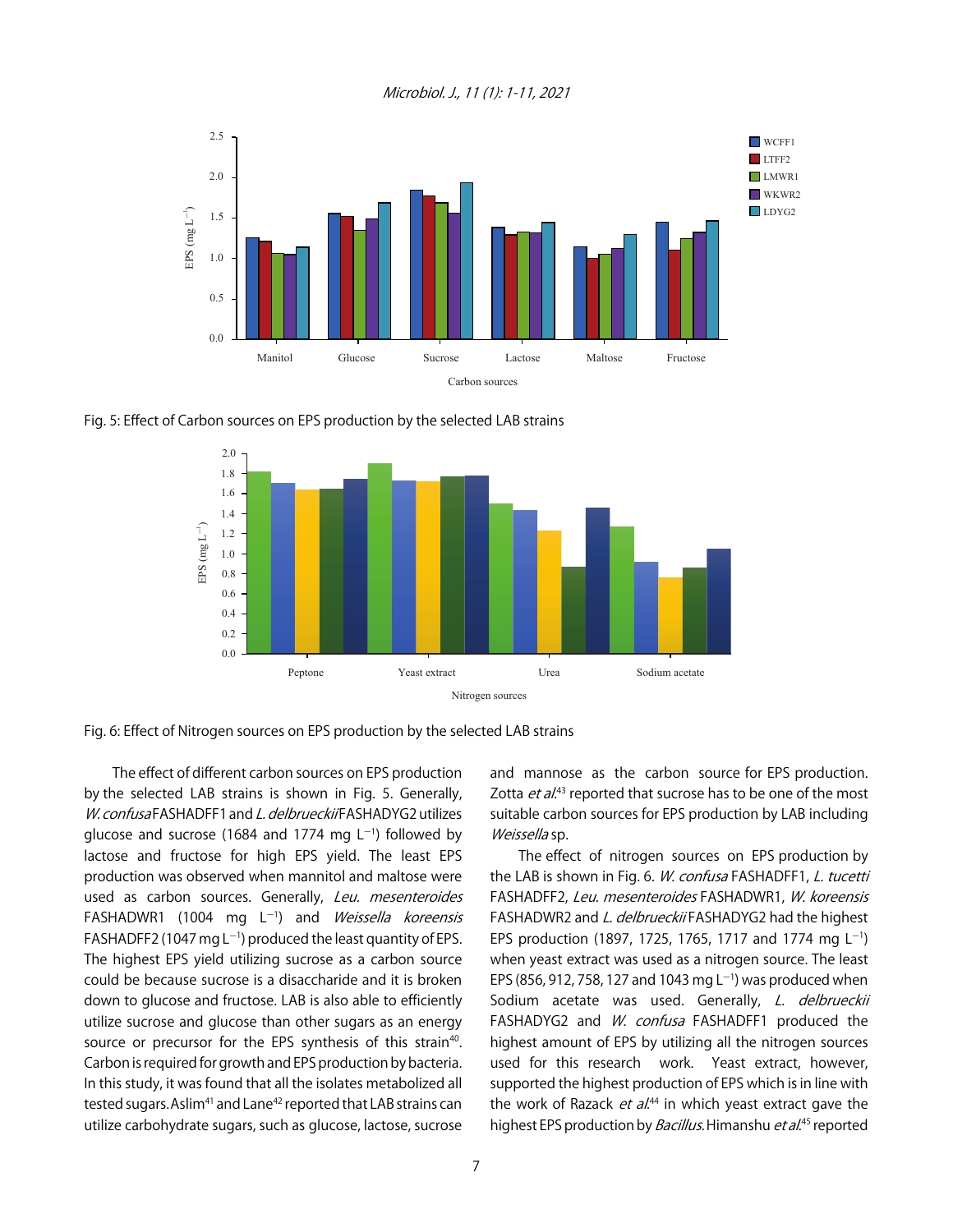Microbiol. J., 11 (1): 1-11, 2021



Fig. 7: Effect of amino acid on EPS production by the selected LAB strains



Fig. 8: Effect of vitamins on EPS production by the selected LAB strains

that ratios of carbon and nitrogen sources play the most important role in cellular growth and exo-biopolymer production.

The effect of different amino acids on EPS production by the LABs is shown in Fig. 7. W. confusa FASHADFF1, L. tucetti FASHADFF2 and Leu. mesenteroides FASHADWR1 had the highest EPS production (1416, 1292 and 1199 mg  $L^{-1}$ ) when alanine was used as a source of amino acid with L. delbrueckii  $FASHADYG2$  having the highest EPS production (1946 mg L $^{-1}$ ). W. koreensis FASHADWR2 had the highest EPS production  $(1133 \text{ mg } L^{-1})$  when tryptophan was used and the least EPS production (1023 mg L<sup>-1</sup>) was observed when valine was utilized. The least production (1248 mg  $L^{-1}$ ) was recorded when tryptophan was utilized. However, alanine supported the highest amount of EPS production while lysine had the least EPS production. This could be a result of alanine being an essential nutrient for the growth and production of EPS. Othman *et al*.<sup>46</sup> and Zhongchun *et al*.<sup>47</sup> reported that

Lactobacillus sp. consumes more of alanine, then lysine, valine, tryptophan, aspartic acid, etc. Studies have shown that concentrations of most of the amino acids slightly increase due to fermentation. There is evidence that these amino acids have unique roles in human metabolism. In addition to providing substrates for protein synthesis, suppressing protein catabolism and serving as substrates for gluconeogenesis, they also trigger muscle protein synthesis and promote protein synthesis<sup>48</sup>.

The effect of vitamins on EPS production by the LAB strains is shown in Fig. 8. Folic acid supported the highest EPS production by three LAB strains (W. confusa FASHADFF1, L. tucetti FASHADFF2, Leu. mesenteroides FASHADWR1). Riboflavin supported EPS production by two (W. koreensis FASHADWR2 and L. delbrueckii FASHADYG2). The ability of folic acid to support EPS production by L. delbrueckii FASHADYG2 (LDYG2) maybe because *Lactobacillus* spp can utilize folate. As suggested by Wouters *et al.*<sup>49</sup>, the amount of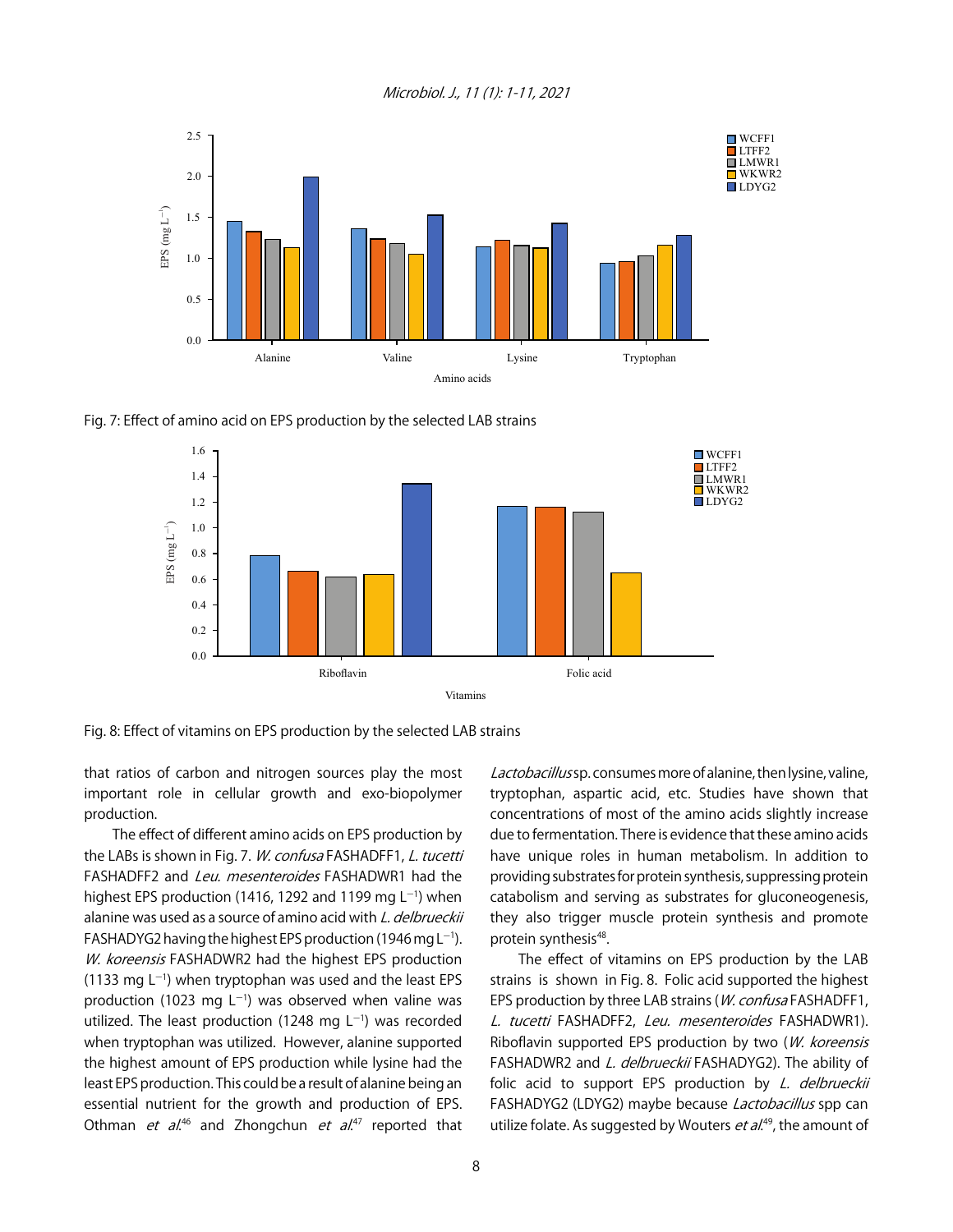folate may be increased depending on the starter cultures. Among LAB, many *Lactobacillus* spp. and *Lactococci* spp. including L. plantarum, L. bulgaricus, Lc. lactis, Streptococcus thermophilus and *Enterococcus* spp. can utilize folate. On the other hand, some Lactobacilli (L. gasseri, L. salivarius, L. acidophilus and L. johnsonii) used as both starter cultures and probiotics, cannot utilize folate because they lack few specific genes involved in folate biosynthesis<sup>50</sup>. The ability of Riboflavin to support the production of EPS may because riboflavin is a component of flavin coenzymes which appears to be essential for the growth of lactic acid bacteria<sup>51</sup>. Although diverse LAB EPS have been studied, little information is available regarding their physicochemical parameters. Factors such as medium composition and fermentation conditions (pH and temperature) can affect EPS production. This study describes some molecularly characterized microbial EPS producers and fermentation parameters necessary to enhance EPS yield in the chemical, food and pharmaceutical industries. Exopolysaccharides produced by lactic acid bacteria are natural and nontoxic thereby highly recommended for use as a bio-thickener. However, the production of EPS from Modified Exopolysaccharide Selection Medium (mESM) is tedious, expensive and time-consuming. Although milk is relevant in most food industries, other mediums that are cheap, readily available with the ability to support the growth and EPS production in industries should be studied.

#### CONCLUSION

The LAB isolated from fermented foods were molecularly identified as Leuconostoc mesenteroides FASHADWR1, Weissella confusa FASHADFF1, Lactobacillus tucceti FASHADFF2, Weissella koreensis FASHADWR2 and Lactobacillus delbrueckii FASHADYG2. This study revealed that the Physico-chemical parameters and their optimization greatly influence the production of EPS when compared with the number of EPS produced before optimization. From the findings, it may be suggested that sucrose, yeast extract, alanine and riboflavin are the best carbon, nitrogen, amino acid and vitamin sources for EPS production. The best pH was 5 while  $35^{\circ}$ C was the best temperature for maximum EPS production.

#### SIGNIFICANCE STATEMENT

This study discovers the optimization of exopolysaccharides produced by some lactic acid bacteria that can be beneficial as a bio-thickener and viscosifier in most food, pharmaceutical and chemical industries. This study will help the researcher to uncover the critical areas of the optimum temperature, pH and the best carbon, nitrogen, amino acid and vitamin sources for higher EPS yield that many researchers were not able to explore. Thus, a new theory on exopolysaccharide production obtained from lactic acid bacteria using other sources for optimization may be arrived at.

#### ACKNOWLEDGMENT

Authors are grateful to the University of Ibadan, Oyo State and Ajayi Crowther University, Oyo Town, Oyo State, Nigeria

#### **REFERENCES**

- 1. Imran, M.Y.M., N. Reehana, K.A. Jayaraj, A.A.P. Ahamed and D. Dhanasekaran et al., 2016. Statistical optimization of exopolysaccharide production by *Lactobacillus plantarum* NTMI05 and NTMI20. Int. J. Biol. Macromol., 93: 731-745.
- 2. Adebayo-Tayo, B., R. Ishola and T. Oyewunmi, 2018. Characterization, antioxidant and immunomodulatory potential on exopolysaccharide produced by wild type and mutant weissella confusa strains. Biotechnol. Rep., 10.1016/j.btre.2018.e00271.
- 3. Laws, A., Y. Gu and V. Marshall, 2001. Biosynthesis, characterisation and design of bacterial exopolysaccharides from lactic acid bacteria. Biotechnol. Adv., 19: 597-625.
- 4. Liu, Q., X. Huang, D. Yang, T. Si, S. Pan and F. Yang, 2016. Yield improvement of exopolysaccharides by screening of the Lactobacillus acidophilus ATCC and optimization of the fermentation and extraction conditions. EXCLI J., 15: 119-133.
- 5. Broadbent, J.R., D.J. McMahon, D.L. Welker, C.J. Oberg and S. Moineau, 2003. Biochemistry, genetics and applications of exopolysaccharide production in Streptococcus thermophilus: A review. J. Dairy Sci., 86: 407-423.
- 6. Mano, J.F., G.A. Silva, H.S. Azevedo, P.B. Malafaya and R.A. Sousa et al., 2007. Natural origin biodegradable systems in tissue engineering and regenerative medicine: Present status and some moving trends. J. Roy. Soc. Inter., 4: 999-1030.
- 7. Kadajji, V.G. and G.V. Betageri, 2011. Water soluble polymers for pharmaceutical applications. Polymers, 3: 1972-2009.
- 8. Weiss, J. and G. Muschiolik, 2006. Factors affecting the droplet size of water-in-oil emulsion (W/O) and the oil globule size in water-in-oil-in-water emulsions (W/O/W). J. Disper. Sci. Technol., 28: 703-716.
- 9. Aguirre, M. and M.D. Collins, 1993. Lactic acid bacteria and human clinical infection. J. Applied Bacteriol., 75: 95-107.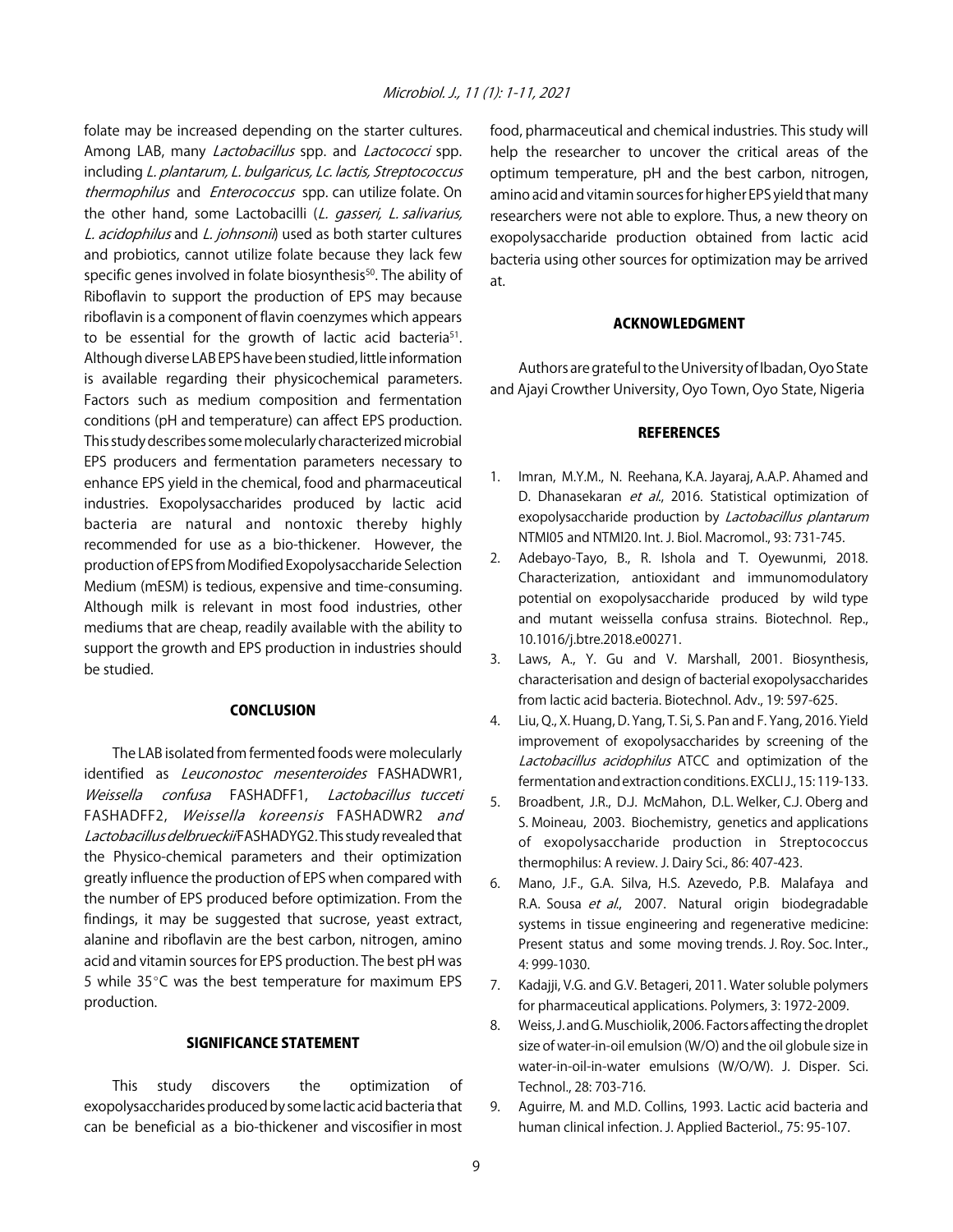- 10. Suryawanshi, N., S. Naik and J.S. Eswari, 2019. Extraction and optimization of exopolysaccharide from *Lactobacillus* sp. using response surface methodology and artificial neural networks. Prep. Biochem. Biotechnol., 49: 987-996.
- 11. Rattanachaikunsopon, P. and P. Phumkhachorn, 2010. Lactic acid bacteria: Their antimicrobial compounds and their uses in food production. Ann. Boil. Res., 1: 218-228.
- 12. Mozzi, F., G.S. de Giori and G.F. de Valdez, 2003. UDPgalactose 4-epimerase: A key enzyme in exopolysaccharide formation by *Lactobacillus casei* CRL 87 in controlled pH batch cultures. J. Applied Microbiol., 94: 175-183.
- 13. Patel, A. and J.B. Prajapati, 2013. Food and health applications of exopolysaccharides produced by lactic acid bacteria. Adv. Dairy Res., Vol. 1. 10.4172/2329-888X.1000107.
- 14. Benattouchea, Z., D. Bouhadib and G.B. Rahoc, 2018. Antioxidant and antibacterial activities of exopolysaccharides produced by lactic acid bacteria isolated from yogurt. Int. J. Foods Stud., 7: 30-37.
- 15. Mozzi, F., F. Vaningelgem, E.M. Hebert, R. van der Meulen, M.R.F. Moreno, G.F. de Valdez and L. de Vuyst, 2006. Diversity of heteropolysaccharide-producing lactic acid bacterium strains and their biopolymers. Applied Environ. Microbiol., 72: 4431-4435.
- 16. Ayala-Hernández, I., A.N. Hassan, H.D. Goff and M. Corredig, 2009. Effect of protein supplementation on the rheological characteristics of milk permeates fermented with exopolysaccharide-producing *Lactococcus lactis* subsp. cremoris. Food Hydrocol., 23: 1299-1304.
- 17. Girard, M. and C. Schaffer-Lequart, 2007. Gelation and resistance to shearing of fermented milk: Role of exopolysaccharides. Int. Dairy J., 17: 666-673.
- 18. Zajšek, K., A. Goršek and M. Kolar, 2013. Cultivating conditions effects on kefiran production by the mixed culture of lactic acid bacteria imbedded within kefir grains. Food Chem., 139: 970-977.
- 19. Benhadria, M.K., M.A.T. Touil and B. Meddah, 2017. Optimization of production of microbial exopolysaccharides (EPS) with essential oils from two medicinal plants. J. Appl. Biosci., 111: 10925-10933.
- 20. Behare, P.V., R. Singh, R. Nagpal and K.H. Rao, 2013. Exopolysaccharides producing Lactobacillus fermentum strain for enhancing rheological and sensory attributes of low-fat dahi. J. Food Sci. Technol., 50: 1228-1232.
- 21. Ishola, R. and B. Adebayo-Tayo, 2018. Mutagenesis and immobilization effect on exopolysaccharide production by weissella confusa and *Lactobacillus delbrueckii*. J. Adv. Microbiol., 10: 1-10.
- 22. De Man, J.C., M. Rogosa and M.E. Sharpe, 1960. A medium for the cultivation of *Lactobacilli*. J. Applied Bacteriol., 23: 130-135.
- 23. Gevers, D., G. Huys and J. Swings, 2001. Applicability of rep-PCR fingerprinting for identification of Lactobacillus spieces. FEMS Microbiol. Lett., 205: 31-36.
- 24. Angelov, A.I., G. Petrova, A.D. Angelov, P. Stefanova and I.Y. Bokossa et al., 2017. Molecular identification of yeasts and lactic acid bacteria involved in the production of beninese fermented food degue. The Open Biotechnol. J., 11: 94-104.
- 25. Verdern Berg, D.J.C., G.W. Obijinn, A.C. Janssen, M.L. Giuseppin and R. Vreeker et al., 1995. Production of a novel extracellular polysaccharides by Lactobacillus sakei0-1 and characterization of polysaccharides. Applied Environ. Microbiol., 61: 2840-2844.
- 26. Smitinont, T., C. Tansakul, S. Tanasupawat, S. Keeratipibul and L. Navarini et al., 1999. Exopolysaccharide-producing lactic acid bacteria strains from traditional Thai fermented foods: Isolation, identification and exopolysaccharide characterization. Int. J. Food. Microbiol., 51: 105-111.
- 27. DuBois, M., K.A. Gilles, J.K. Hamilton, P.A. Rebers and F. Smith, 1956. Colorimetric method for determination of sugars and related substances. Anal. Chem., 28: 350-356.
- 28. Jiang, J., S. Guo, W. Ping, D. Zhao and J. Ge, 2020. Optimization production of exopolysaccharide from Leuconostoc lactis L2 and its partial characterization. Int. J. Bio. Macromol., 159: 630-639.
- 29. Blaiotta, G., C. Pennacchia, D. Ercolini, G. Moschetti and F. Villani, 2003. Combining denaturing gradient gel electrophoresis of 16S rDNA V3 region and 16S-23S rDNA spacer region polymorphism analyses for the identification of staphylococci from Italian fermented sausages. Syst. Appl. Microbiol., 26: 423-433.
- 30. Basaran, P., N. Basaran and I. Cakir, 2001. Molecular differentiation of *Lactococcus lactis* subspecies *lactis* and cremoris strains by ribotyping and site-specific PCR. Curr. Microbiol., 42: 45-48.
- 31. Adiguzel, G. and M. Atasever, 2009. Phenotypic and genotypic characterization of lactic acid bacteria isolated from Turkish dry fermented sausage. Rom. Biotechnol. Let., 14: 4130-4138.
- 32. Caro, I., G. Bécares, L. Fuentes, M.R. Garcia-Armesto and J. Rúa et al., 2015. Evaluation of three PCR primers based on the16S rRNAgene for the identification of lactic acid bacteria from dairy origin. CyTA - J. Food, 13: 181-187.
- 33. Mostefaoui, A., A. Hakem, B. Yabrir, S. Boutaiba and A. Badis, 2014. Screening for exopolysaccharide-producing strains of thermophilic lactic acid bacteria isolated from Algerian raw camel milk. Afr. J. Microbiol. Res., 8: 2208-2214.
- 34. Joshi, S.R. and K. Koijam, 2014. Exopolysaccharide production by a lactic acid bacteria, Leuconostoc lactis isolated from ethnically fermented beverage. Natl. Acad. Sci. Lett., 37: 59-64.